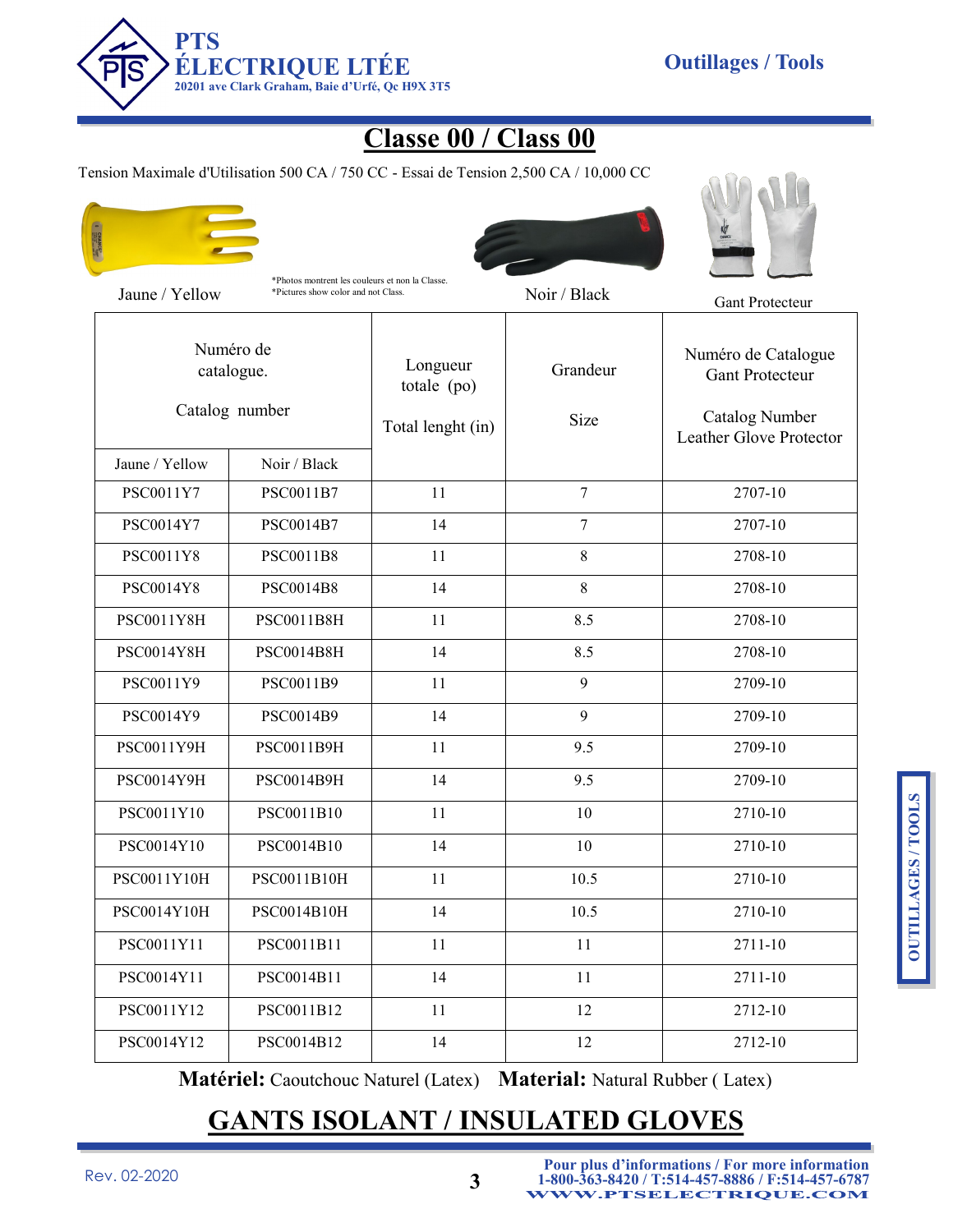

### **Classe 0 / Class 0**

Tension Maximale d'Utilisation 1,000 CA / 1,500 CC - Essai de Tension 5,000 CA / 20,000 CC





\*Photos montrent les couleurs et non la Classe. Jaune / Yellow \*Pictures show color and not Class. Noir / Black Gant Protecteur





| Numéro de<br>catalogue.<br>Catalog number |                   | Longueur<br>totale (po)<br>Total lenght (in) | Grandeur<br>Size | Numéro de Catalogue<br><b>Gant Protecteur</b><br><b>Catalog Number</b><br>Leather Glove Protector |
|-------------------------------------------|-------------------|----------------------------------------------|------------------|---------------------------------------------------------------------------------------------------|
| Jaune / Yellow                            | Noir / Black      |                                              |                  |                                                                                                   |
| <b>PSC011Y7</b>                           | <b>PSC011B7</b>   | 11                                           | $\tau$           | 2707-10                                                                                           |
| <b>PSC014Y7</b>                           | <b>PSC014B7</b>   | 14                                           | $\tau$           | 2707-10                                                                                           |
| <b>PSC011Y8</b>                           | <b>PSC011B8</b>   | 11                                           | 8                | 2708-10                                                                                           |
| <b>PSC014Y8</b>                           | <b>PSC014B8</b>   | 14                                           | 8                | 2708-10                                                                                           |
| PSC011Y8H                                 | PSC011B8H         | 11                                           | 8.5              | 2708-10                                                                                           |
| PSC014Y8H                                 | PSC014B8H         | 14                                           | 8.5              | 2708-10                                                                                           |
| PSC011Y9                                  | PSC011B9          | 11                                           | 9                | 2709-10                                                                                           |
| PSC014Y9                                  | <b>PSC014B9</b>   | 14                                           | 9                | 2709-10                                                                                           |
| PSC011Y9H                                 | PSC011B9H         | 11                                           | 9.5              | 2709-10                                                                                           |
| PSC014Y9H                                 | PSC014B9H         | 14                                           | 9.5              | 2709-10                                                                                           |
| PSC011Y10                                 | PSC011B10         | 11                                           | 10               | 2710-10                                                                                           |
| PSC014Y10                                 | PSC014B10         | 14                                           | 10               | 2710-10                                                                                           |
| PSC011Y10H                                | PSC011B10H        | 11                                           | 10.5             | 2710-10                                                                                           |
| PSC014Y10H                                | <b>PSC014B10H</b> | 14                                           | 10.5             | 2710-10                                                                                           |
| PSC011Y11                                 | PSC011B11         | 11                                           | 11               | 2711-10                                                                                           |
| PSC014Y11                                 | PSC014B11         | 14                                           | 11               | 2711-10                                                                                           |
| PSC011Y12                                 | PSC011B12         | 11                                           | 12               | 2712-10                                                                                           |
| PSC014Y12                                 | PSC014B12         | 14                                           | 12               | 2712-10                                                                                           |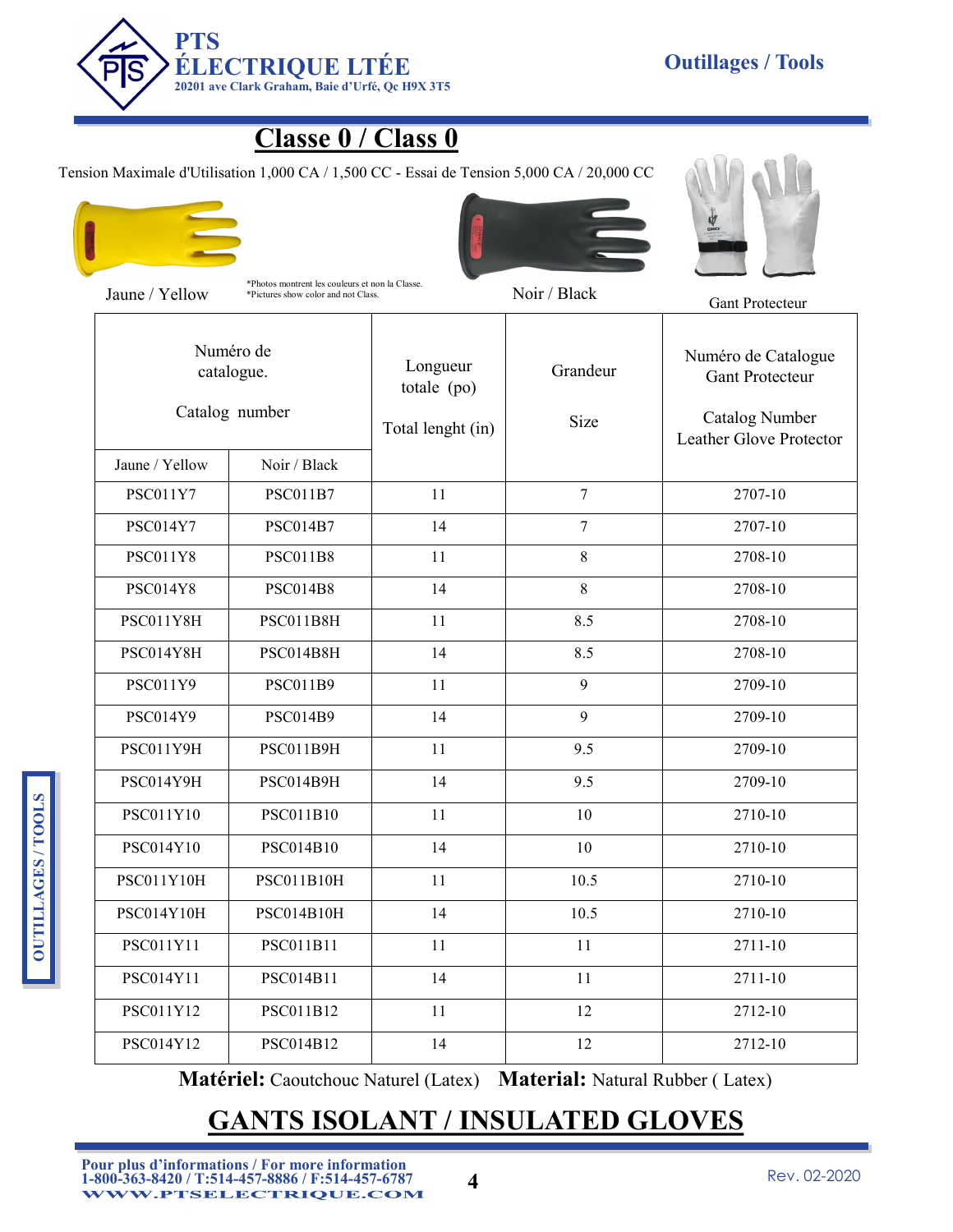

## **Classe 1 / Class 1**

Tension Maximale d'Utilisation 7,500 CA / 11,250 CC - Essai de Tension 10,000 CA / 40,000 CC







Noir / Black Rouge-Noir / Red-Black Jaune-Noir / Yellow-Black



\*Photos montrent les couleurs et non la Classe. \*Pictures show color and not Class. Gant Protecteur

| Numéro de catalogue<br>Catalog number |                         |                            | Longueur<br>totale (po) | Grandeur | Numéro de Catalogue<br><b>Gant Protecteur</b> |
|---------------------------------------|-------------------------|----------------------------|-------------------------|----------|-----------------------------------------------|
| Noir / Black                          | Rouge-Noir<br>Red-Black | Jaune-Noir<br>Yellow-Black | Total lenght (in)       | Size     | Catalog Number<br>Leather Glove Protector     |
| <b>PSC114B8</b>                       | <b>PSC114RB8</b>        | PSC114YB8                  | 14                      | 8        | 2708-12                                       |
| <b>PSC116B8</b>                       | <b>PSC116RB8</b>        | <b>PSC116YB8</b>           | 16                      | 8        | 2708-12                                       |
| <b>PSC114B8H</b>                      | PSC114RB8H              | PSC114YB8H                 | 14                      | 8.5      | 2708-12                                       |
| <b>PSC116B8H</b>                      | PSC116RB8H              | PSC116YB8H                 | 16                      | 8.5      | 2708-12                                       |
| <b>PSC114B9</b>                       | <b>PSC114RB9</b>        | <b>PSC114YB9</b>           | 14                      | 9        | 2709-12                                       |
| <b>PSC116B9</b>                       | <b>PSC116RB9</b>        | PSC116YB9                  | 16                      | 9        | 2709-12                                       |
| <b>PSC114B9H</b>                      | PSC114RB9H              | PSC114YB9H                 | 14                      | 9.5      | 2709-12                                       |
| <b>PSC116B9H</b>                      | PSC116RB9H              | PSC116YB9H                 | 16                      | 9.5      | 2709-12                                       |
| PSC114B10                             | <b>PSC114RB10</b>       | <b>PSC114YB10</b>          | 14                      | 10       | 2710-12                                       |
| PSC116B10                             | <b>PSC116RB10</b>       | <b>PSC116YB10</b>          | 16                      | 10       | 2710-12                                       |
| <b>PSC114B10H</b>                     | PSC114RB10H             | PSC114YB10H                | 14                      | 10.5     | 2710-12                                       |
| <b>PSC116B10H</b>                     | PSC116RB10H             | PSC116YB10H                | 16                      | 10.5     | 2710-12                                       |
| PSC114B11                             | <b>PSC114RB11</b>       | <b>PSC114YB11</b>          | 14                      | 11       | 2711-12                                       |
| PSC116B11                             | <b>PSC116RB11</b>       | PSC116YB11                 | 16                      | 11       | 2711-12                                       |
| PSC114B12                             | <b>PSC114RB12</b>       | <b>PSC114YB12</b>          | 14                      | 12       | 2712-12                                       |
| PSC116B12                             | <b>PSC116RB12</b>       | PSC116YB12                 | 16                      | 12       | 2712-12                                       |

**Matériel:** Caoutchouc Naturel (Latex) **Material:** Natural Rubber ( Latex)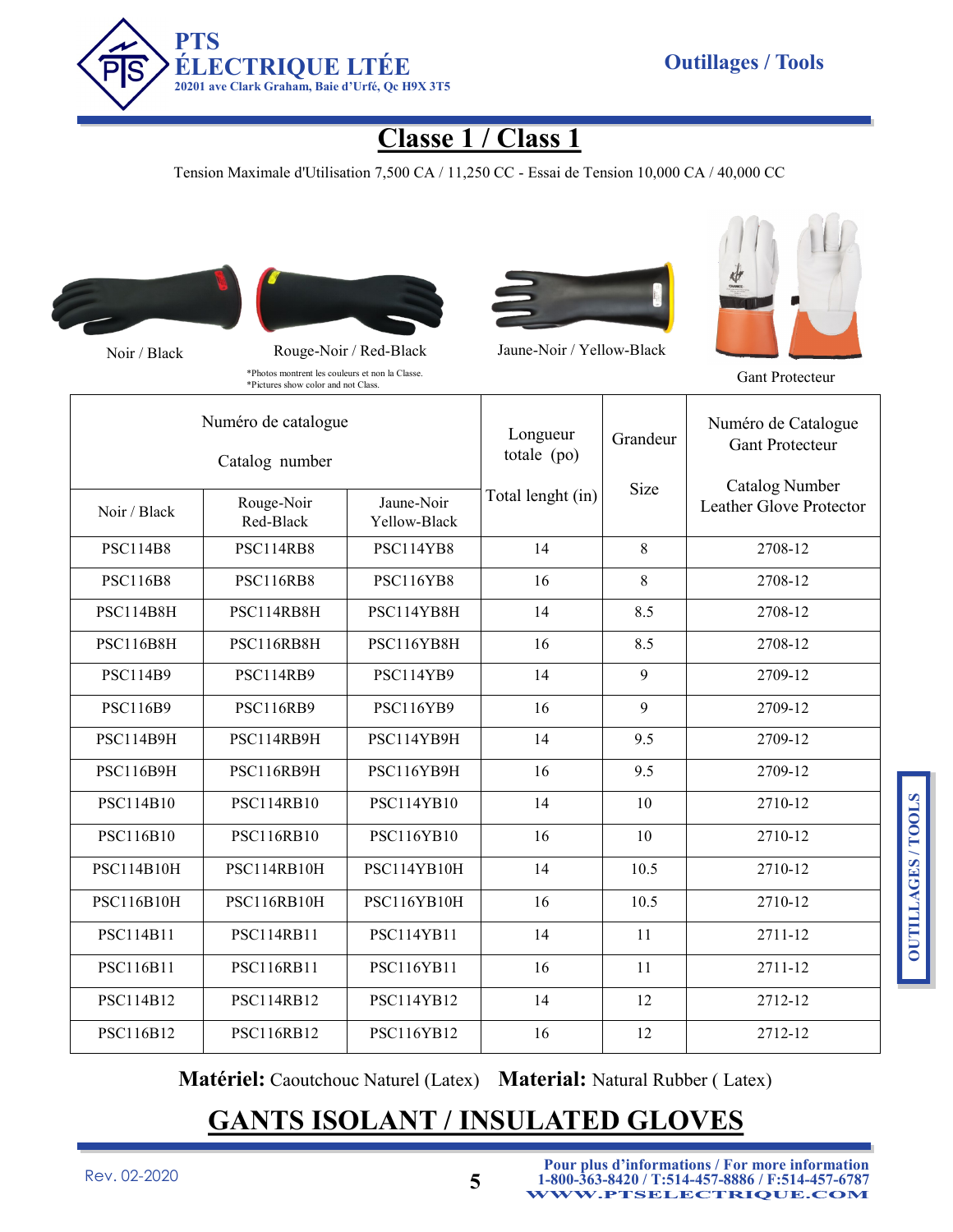

\* Photos montrent les couleurs et non la Classe. \*Pictures show color and not Class.

## **Classe 1 / Class 1**

Tension Maximale d'Utilisation 7,500 CA / 11,250 CC - Essai de Tension 10,000 CA / 40,000 CC

# Type Cloche / Bell Cuff





Rouge-Noir / Red-Black Jaune-Noir / Yellow-Black



Gant Protecteur

| Numéro de catalogue<br>Catalog number |                            | Longueur<br>totale $(po)$ | Grandeur | Numéro de Catalogue<br><b>Gant Protecteur</b><br><b>Catalog Number</b> |
|---------------------------------------|----------------------------|---------------------------|----------|------------------------------------------------------------------------|
| Rouge-Noir<br>Red-Black               | Jaune-Noir<br>Yellow-Black | Total lenght (in)         | Size     | Leather Glove Protector                                                |
| PSC114BCRB9                           | PSC114BCYB9                | 14                        | 9        | 2709-12                                                                |
| PSC116BCRB9                           | PSC116BCYB9                | 16                        | 9        | 2709-12                                                                |
| PSC114BCRB9H                          | PSC114BCYB9H               | 14                        | 9.5      | 2709-12                                                                |
| PSC116BCRB9H                          | PSC116BCYB9H               | 16                        | 9.5      | 2709-12                                                                |
| PSC114BCRB10                          | PSC114BCYB10               | 14                        | 10       | 2710-12                                                                |
| PSC116BCRB10                          | PSC116BCYB10               | 16                        | 10       | 2710-12                                                                |
| PSC114BCRB10H                         | PSC114BCYB10H              | 14                        | 10.5     | 2710-12                                                                |
| PSC116BCRB10H                         | PSC116BCYB10H              | 16                        | 10.5     | 2710-12                                                                |
| PSC114BCRB11                          | PSC114BCYB11               | 14                        | 11       | 2711-12                                                                |
| PSC116BCRB11                          | PSC116BCYB11               | 16                        | 11       | 2711-12                                                                |
| PSC114BCRB12                          | PSC114BCYB12               | 14                        | 12       | 2712-12                                                                |
| PSC116BCRB12                          | PSC116BCYB12               | 16                        | 12       | 2712-12                                                                |

**Matériel:** Caoutchouc Naturel (Latex) **Material:** Natural Rubber ( Latex)

## **GANTS ISOLANT / INSULATED GLOVES**

Rev. 02-2020 **6**

**Pour plus d'informations / For more information 1-800-363-8420 / T:514-457-8886 / F:514-457-6787 WWW.PTSELECTRIQUE.COM**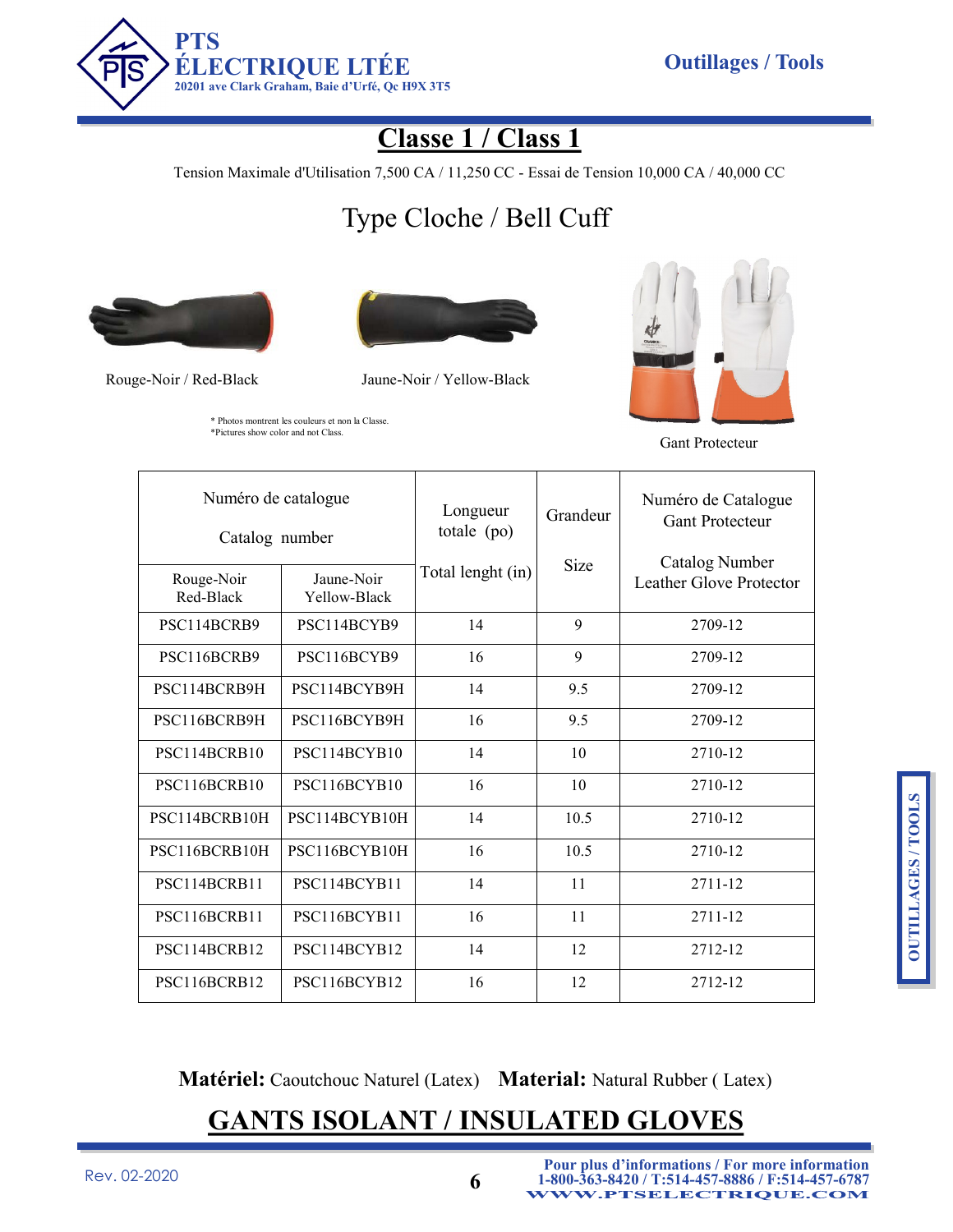

## **Classe 2 / Class 2**

Tension Maximale d'Utilisation 17,000 CA / 25,500 CC - Essai de Tension 20,000 CA / 50,000 CC



**OUTILLAGES / TOOLS**

**OUTILLAGES/TOOLS** 





| Noir / Black                          | Rouge-Noir / Red-Black  |                            | Jaune-Noir / Yellow-Black           |         | Gant Protecteur                                  |
|---------------------------------------|-------------------------|----------------------------|-------------------------------------|---------|--------------------------------------------------|
| Numéro de catalogue<br>Catalog number |                         |                            | Longueur<br>Grandeur<br>totale (po) |         | Numéro de Catalogue<br><b>Gant Protecteur</b>    |
| Noir / Black                          | Rouge-Noir<br>Red-Black | Jaune-Noir<br>Yellow-Black | Total lenght (in)                   | Size    | <b>Catalog Number</b><br>Leather Glove Protector |
| <b>PSC214B8</b>                       | PSC214RB8               | PSC214YB8                  | 14                                  | $\,8\,$ | 2708-12                                          |
| <b>PSC216B8</b>                       | <b>PSC216RB8</b>        | PSC216YB8                  | 16                                  | 8       | 2708-12                                          |
|                                       | <b>PSC218RB8</b>        | PSC218YB8                  | 18                                  | $\,8\,$ | 2708-12                                          |
| PSC214B8H                             | PSC214RB8H              | PSC214YB8H                 | 14                                  | 8.5     | 2708-12                                          |
| <b>PSC216B8H</b>                      | PSC216RB8H              | PSC216YB8H                 | 16                                  | 8.5     | 2708-12                                          |
| --                                    | PSC218RB8H              | PSC218YB8H                 | 18                                  | 8.5     | 2708-12                                          |
| <b>PSC214B9</b>                       | <b>PSC214RB9</b>        | PSC214YB9                  | 14                                  | 9       | 2709-12                                          |
| PSC216B9                              | <b>PSC216RB9</b>        | PSC216YB9                  | 16                                  | 9       | 2709-12                                          |
|                                       | <b>PSC218RB9</b>        | PSC218YB9                  | 18                                  | 9       | 2709-12                                          |
| PSC214B9H                             | PSC214RB9H              | PSC214YB9H                 | 14                                  | 9.5     | 2709-12                                          |
| <b>PSC216B9H</b>                      | PSC216RB9H              | PSC216YB9H                 | 16                                  | 9.5     | 2709-12                                          |
| $\overline{a}$                        | PSC218RB9H              | PSC218YB9H                 | 18                                  | 9.5     | 2709-12                                          |
| PSC214B10                             | PSC214RB10              | PSC214YB10                 | 14                                  | 10      | 2710-12                                          |
| PSC216B10                             | <b>PSC216RB10</b>       | PSC216YB10                 | 16                                  | 10      | 2710-12                                          |
|                                       | PSC218RB10              | PSC218YB10                 | 18                                  | 10      | 2710-12                                          |
| PSC214B10H                            | PSC214RB10H             | PSC214YB10H                | 14                                  | 10.5    | 2710-12                                          |
| PSC216B10H                            | PSC216RB10H             | PSC216YB10H                | 16                                  | 10.5    | 2710-12                                          |
|                                       | PSC218RB10H             | PSC218YB10H                | 18                                  | 10.5    | 2710-12                                          |
| PSC214B11                             | PSC214RB11              | PSC214YB11                 | 14                                  | 11      | 2711-12                                          |
| PSC216B11                             | PSC216RB11              | PSC216YB11                 | 16                                  | 11      | 2711-12                                          |
| $-$                                   | PSC218RB11              | PSC218YB11                 | 18                                  | 11      | 2711-12                                          |
| PSC214B12                             | PSC214RB12              | PSC214YB12                 | 14                                  | 12      | 2712-12                                          |
| PSC216B12                             | PSC216RB12              | PSC216YB12                 | 16                                  | 12      | 2712-12                                          |
| $-$                                   | <b>PSC218RB12</b>       | PSC218YB12                 | 18                                  | 12      | 2712-12                                          |

**Matériel:** Caoutchouc Naturel (Latex) **Material:** Natural Rubber ( Latex)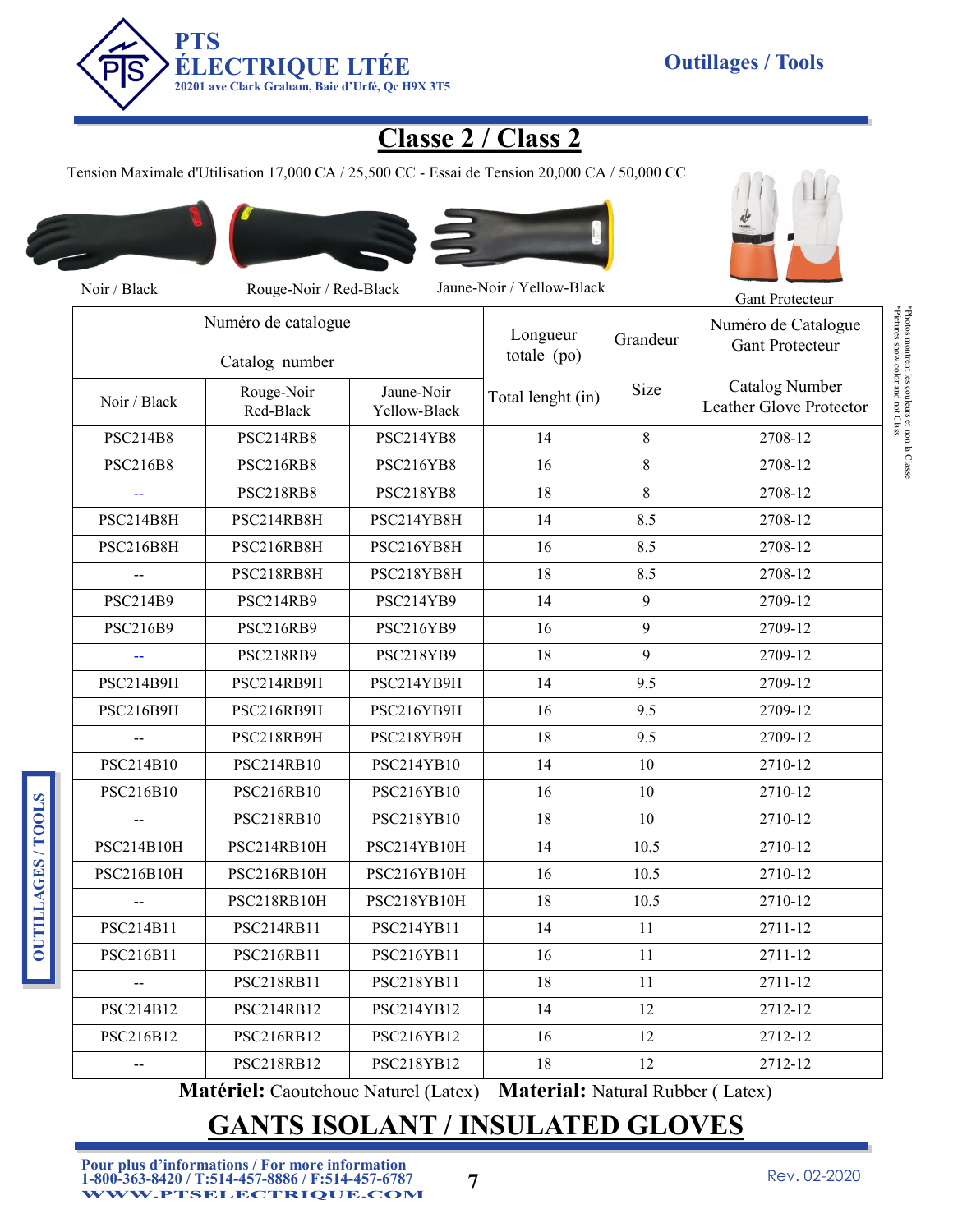

## **Classe 2 / Class 2**

Tension Maximale d'Utilisation 17,000 CA / 25,500 CC - Essai de Tension 20,000 CA / 50,000 CC

# Type Cloche / Bell Cuff





Rouge-Noir / Red-Black Jaune-Noir / Yellow-Black



Gant Protecteur

\*Photos montrent les couleurs et non la Classe. \*Pictures show color and not Class.

| Numéro de catalogue<br>Catalog number |                            | Longueur<br>totale (po) | Grandeur | Numéro de Catalogue<br><b>Gant Protecteur</b>    |
|---------------------------------------|----------------------------|-------------------------|----------|--------------------------------------------------|
| Rouge-Noir<br>Red-Black               | Jaune-Noir<br>Yellow-Black | Total lenght (in)       | Size     | <b>Catalog Number</b><br>Leather Glove Protector |
| PSC214BCRB9                           | PSC214BCYB9                | 14                      | 9        | 2709-12                                          |
| PSC216BCRB9                           | PSC216BCYB9                | 16                      | 9        | 2709-12                                          |
| PSC218BCRB9                           | PSC218BCYB9                | 18                      | 9        | 2709-12                                          |
| PSC214BCRB9H                          | PSC214BCYB9H               | 14                      | 9.5      | 2709-12                                          |
| PSC216BCRB9H                          | PSC216BCYB9H               | 16                      | 9.5      | 2709-12                                          |
| PSC218BCRB9H                          | PSC218BCYB9H               | 18                      | 9.5      | 2709-12                                          |
| PSC214BCRB10                          | PSC214BCYB10               | 14                      | 10       | 2710-12                                          |
| PSC216BCRB10                          | PSC216BCYB10               | 16                      | 10       | 2710-12                                          |
| PSC218BCRB10                          | PSC218BCYB10               | 18                      | 10       | 2710-12                                          |
| PSC214BCRB10H                         | PSC214BCYB10H              | 14                      | 10.5     | 2710-12                                          |
| PSC216BCRB10H                         | PSC216BCYB10H              | 16                      | 10.5     | 2710-12                                          |
| PSC218BCRB10H                         | PSC218BCYB10H              | 18                      | 10.5     | 2710-12                                          |
| PSC214BCRB11                          | PSC214BCYB11               | 14                      | 11       | 2711-12                                          |
| PSC216BCRB11                          | PSC216BCYB11               | 16                      | 11       | 2711-12                                          |
| PSC218BCRB11                          | PSC218BCYB11               | 18                      | 11       | 2711-12                                          |
| PSC214BCRB12                          | PSC214BCYB12               | 14                      | 12       | 2712-12                                          |
| PSC216BCRB12                          | PSC216BCYB12               | 16                      | 12       | 2712-12                                          |
| PSC218BCRB12                          | PSC218BCYB12               | 18                      | 12       | 2712-12                                          |

**Matériel:** Caoutchouc Naturel (Latex) **Material:** Natural Rubber ( Latex)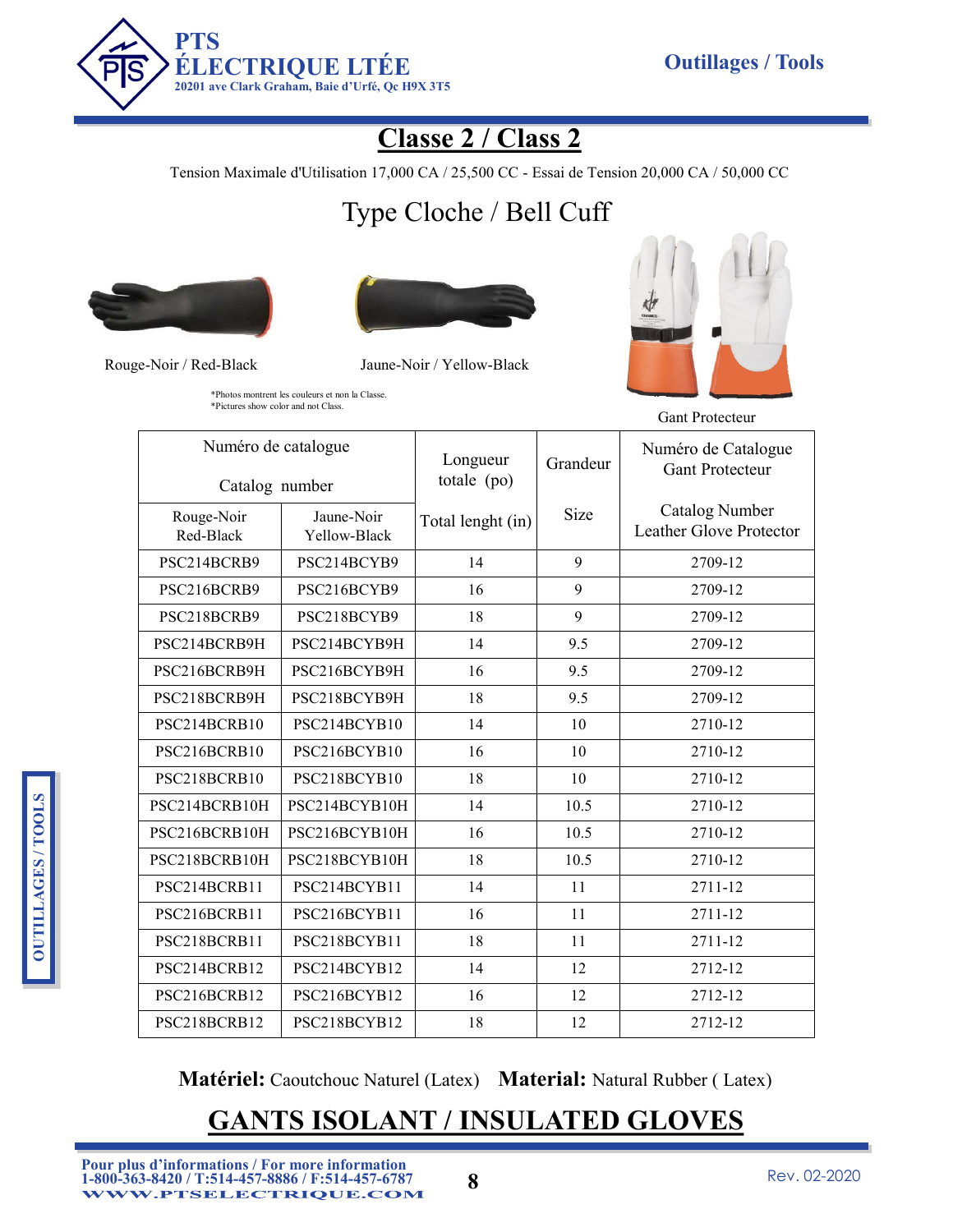

## **Classe 3 / Class 3**

Tension Maximale d'Utilisation 26,500 CA / 39,750 CC - Essai de Tension 30,000 CA / 60,000 CC





Rouge-Noir / Red-Black Jaune-Noir / Yellow-Black





| Numéro de catalogue<br>Catalog number |                            | Longueur<br>totale (po) | Grandeur | Numéro de Catalogue<br><b>Gant Protecteur</b>    |
|---------------------------------------|----------------------------|-------------------------|----------|--------------------------------------------------|
| Rouge-Noir<br>Red-Black               | Jaune-Noir<br>Yellow-Black | Total lenght (in)       | Size     | <b>Catalog Number</b><br>Leather Glove Protector |
| <b>PSC316RB8</b>                      | <b>PSC316YB8</b>           | 16                      | 8        | 2708-12                                          |
| <b>PSC318RB8</b>                      | PSC318YB8                  | 18                      | 8        | 2708-12                                          |
| PSC316RB8H                            | PSC316YB8H                 | 16                      | 8.5      | 2708-12                                          |
| PSC318RB8H                            | PSC318YB8H                 | 18                      | 8.5      | 2708-12                                          |
| <b>PSC316RB9</b>                      | <b>PSC316YB9</b>           | 16                      | 9        | 2709-12                                          |
| <b>PSC318RB9</b>                      | PSC318YB9                  | 18                      | 9        | 2709-12                                          |
| PSC316RB9H                            | PSC316YB9H                 | 16                      | 9.5      | 2709-12                                          |
| PSC318RB9H                            | PSC318YB9H                 | 18                      | 9.5      | 2709-12                                          |
| <b>PSC316RB10</b>                     | <b>PSC316YB10</b>          | 16                      | 10       | 2710-12                                          |
| <b>PSC318RB10</b>                     | <b>PSC318YB10</b>          | 18                      | 10       | 2710-12                                          |
| PSC316RB10H                           | PSC316YB10H                | 16                      | 10.5     | 2710-12                                          |
| PSC318RB10H                           | PSC318YB10H                | 18                      | 10.5     | 2710-12                                          |
| PSC316RB11                            | PSC316YB11                 | 16                      | 11       | 2711-12                                          |
| PSC318RB11                            | PSC318YB11                 | 18                      | 11       | 2711-12                                          |
| <b>PSC316RB12</b>                     | PSC316YB12                 | 16                      | 12       | 2711-12                                          |
| <b>PSC318RB12</b>                     | <b>PSC318YB12</b>          | 18                      | 12       | 2711-12                                          |

**Matériel:** Caoutchouc Naturel (Latex) **Material:** Natural Rubber ( Latex)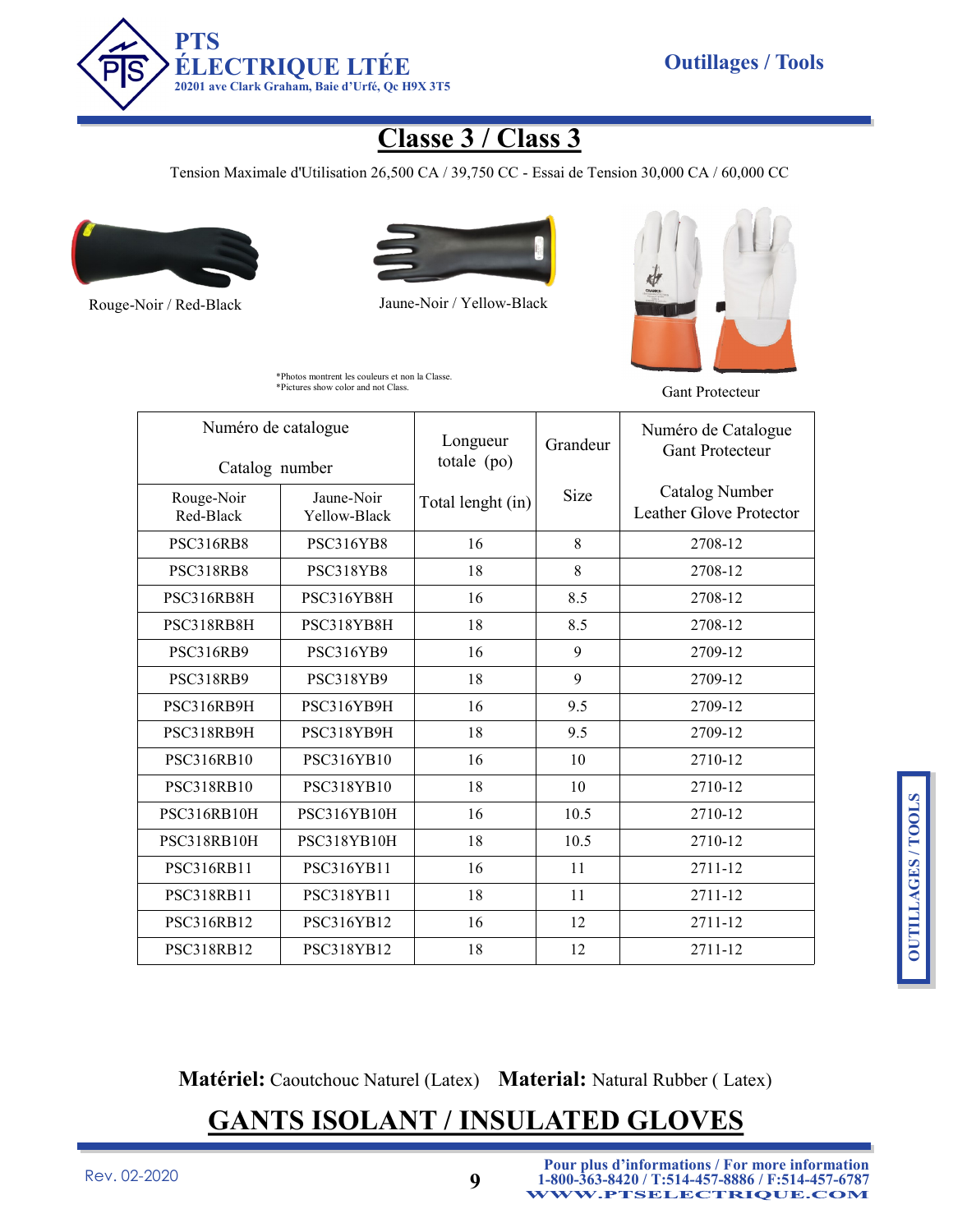

## **Classe 3 / Class 3**

Tension Maximale d'Utilisation 26,500 CA / 39,750 CC - Essai de Tension 30,000 CA / 60,000 CC

# Type Cloche / Bell Cuff



\*Photos montrent les couleurs et non la Classe. \*Pictures show color and not Class.



Rouge-Noir / Red-Black Jaune-Noir / Yellow-Black



Gant Protecteur

| Numéro de catalogue<br>Catalog number |                            | Longueur<br>totale $(po)$ | Grandeur | Numéro de Catalogue<br><b>Gant Protecteur</b> |
|---------------------------------------|----------------------------|---------------------------|----------|-----------------------------------------------|
| Rouge-Noir<br>Red-Black               | Jaune-Noir<br>Yellow-Black | Total lenght (in)         | Size     | Catalog Number<br>Leather Glove Protector     |
| PSC316BCRB9                           | PSC316BCYB9                | 16                        | 9        | 2709-12                                       |
| PSC318BCRB9                           | PSC318BCYB9                | 18                        | 9        | 2709-12                                       |
| PSC316BCRB9H                          | PSC316BCYB9H               | 16                        | 9.5      | 2709-12                                       |
| PSC318BCRB9H                          | PSC318BCYB9H               | 18                        | 9.5      | 2709-12                                       |
| PSC316BCRB10                          | PSC316BCYB10               | 16                        | 10       | 2710-12                                       |
| PSC318BCRB10                          | PSC318BCYB10               | 18                        | 10       | 2710-12                                       |
| PSC316BCRB10H                         | PSC316BCYB10H              | 16                        | 10.5     | 2710-12                                       |
| PSC318BCRB10H                         | PSC318BCYB10H              | 18                        | 10.5     | 2710-12                                       |
| PSC316BCRB11                          | PSC316BCYB11               | 16                        | 11       | 2711-12                                       |
| PSC318BCRB11                          | PSC318BCYB11               | 18                        | 11       | 2711-12                                       |
| PSC316BCRB12                          | PSC316BCYB12               | 16                        | 12       | 2711-12                                       |
| PSC318BCRB12                          | PSC318BCYB12               | 18                        | 12       | 2711-12                                       |

**Matériel:** Caoutchouc Naturel (Latex) **Material:** Natural Rubber ( Latex)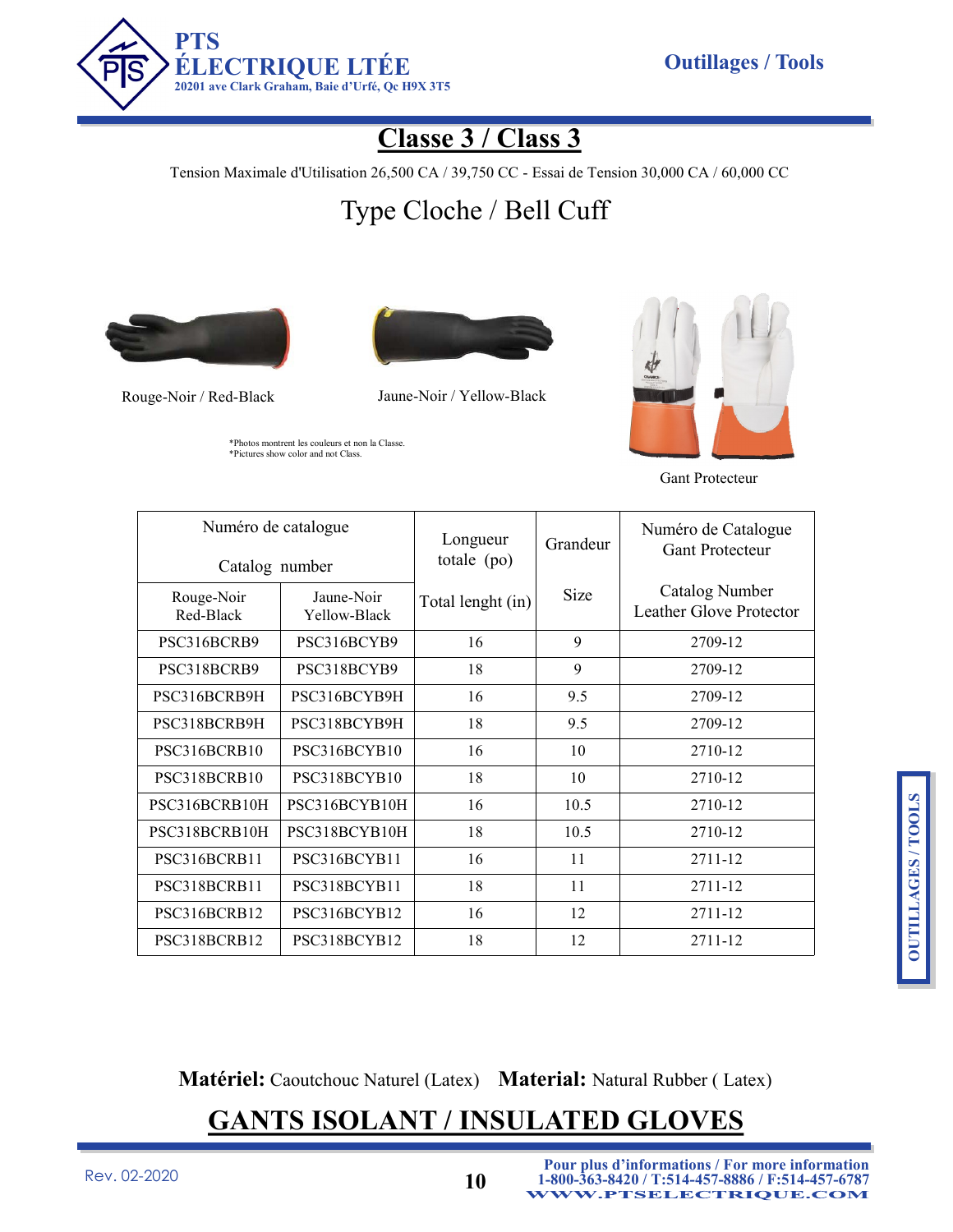

## **Classe 4 / Class 4**

Tension Maximale d'Utilisation 36,000 CA / 54,000 CC - Essai de Tension 40,000 CA / 70,000 CC





Rouge-Noir / Red-Black Jaune-Noir / Yellow-Black

\*Photos montrent les couleurs et non la Classe. \*Pictures show color and not Class.



Gant Protecteur

| Numéro de catalogue<br>Catalog number |                            | Longueur<br>totale $(po)$ | Grandeur | Numéro de Catalogue<br><b>Gant Protecteur</b> |
|---------------------------------------|----------------------------|---------------------------|----------|-----------------------------------------------|
| Rouge-Noir<br>Red-Black               | Jaune-Noir<br>Yellow-Black | Total lenght (in)         | Size     | Catalog Number<br>Leather Glove Protector     |
| <b>PSC416RB9</b>                      | <b>PSC416YB9</b>           | 16                        | 9        | 2709-12                                       |
| <b>PSC418RB9</b>                      | PSC418YB9                  | 18                        | 9        | 2709-12                                       |
| PSC416RB9H                            | PSC416YB9H                 | 16                        | 9.5      | 2709-12                                       |
| PSC418RB9H                            | PSC418YB9H                 | 18                        | 9.5      | 2709-12                                       |
| <b>PSC416RB10</b>                     | <b>PSC416YB10</b>          | 16                        | 10       | 2710-12                                       |
| <b>PSC418RB10</b>                     | <b>PSC418YB10</b>          | 18                        | 10       | 2710-12                                       |
| PSC416RB10H                           | PSC416YB10H                | 16                        | 10.5     | 2710-12                                       |
| PSC418RB10H                           | PSC418YB10H                | 18                        | 10.5     | 2710-12                                       |
| PSC416RB11                            | <b>PSC416YB11</b>          | 16                        | 11       | 2711-12                                       |
| <b>PSC418RB11</b>                     | PSC418YB11                 | 18                        | 11       | 2711-12                                       |
| <b>PSC416RB12</b>                     | PSC416YB12                 | 16                        | 12       | 2712-12                                       |
| <b>PSC418RB12</b>                     | <b>PSC418YB12</b>          | 18                        | 12       | 2712-12                                       |

**Matériel:** Caoutchouc Naturel (Latex) **Material:** Natural Rubber ( Latex)